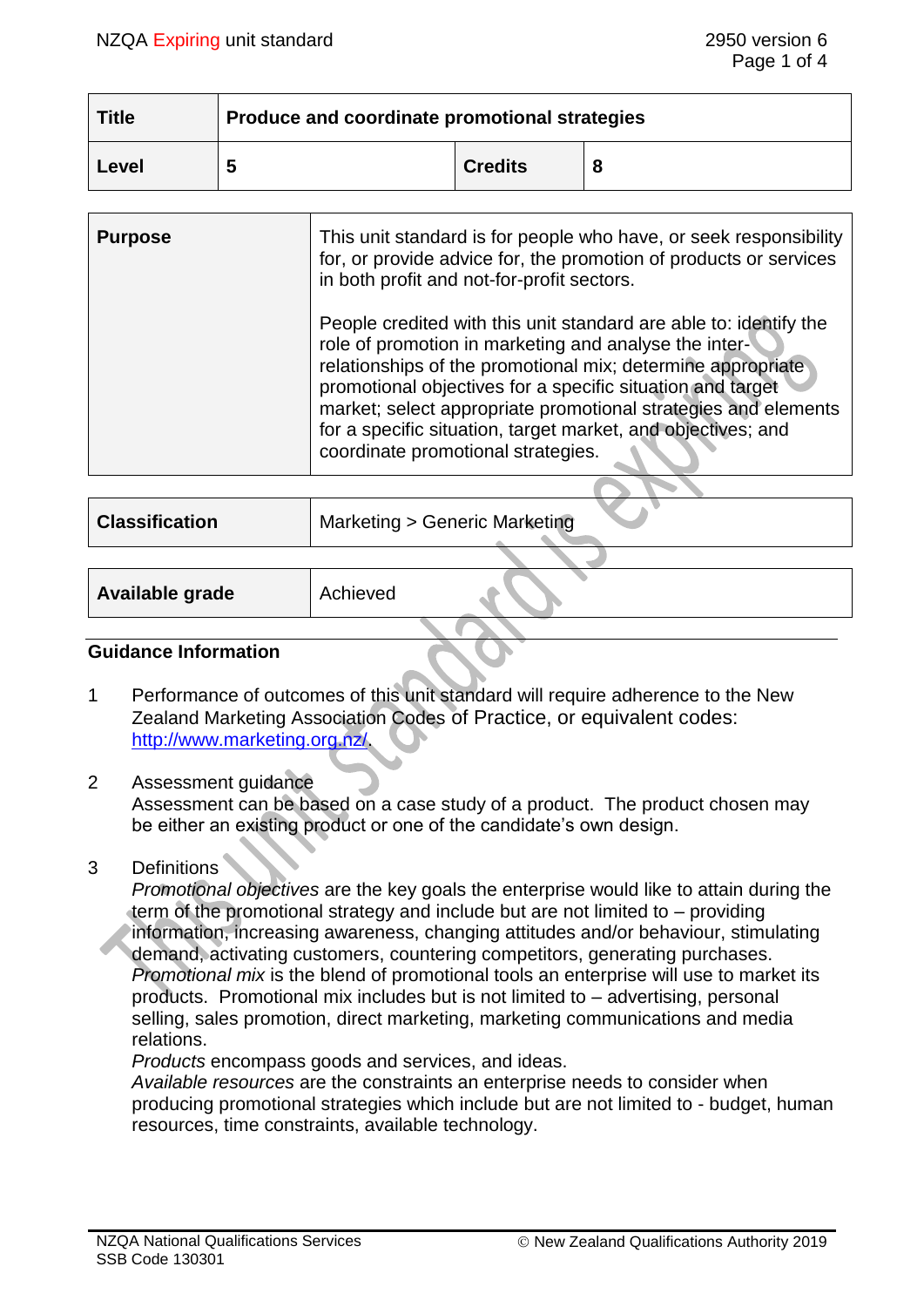- 4 References Kotler, P. & Armstrong, G. *Principles of Marketing*. Prentice Hall: Various international editions. Lamb, C.W., Hair, J.F., McDaniel, C., Summers, J., & Gardiner M. (2009) *MKTG*, (1st Asia Pacific Ed.). Cengage Learning: Australia.
- 5 Legislation relevant to this unit standard includes but is not limited to: Privacy Act 1993 Major Events Management Act 2007 Consumer Guarantees Act 1993 Fair Trading Act 1986 Commerce Act 1986, Part II.
- 6 Recommended skills and knowledge: Unit 2935, *Determine the marketing mix*, or demonstrate equivalent knowledge and skills.

# **Outcomes and performance criteria**

# **Outcome 1**

Identify the role of promotion in marketing and analyse the inter-relationships of the promotional mix.

# **Performance criteria**

- 1.1 The role of promotion in marketing is defined in terms of achieving promotional objectives.
- 1.2 The characteristics and focus of elements of the promotional mix are differentiated in terms of their suitability and appropriateness for specific promotional objectives.

Range any three from the promotional mix.

# **Outcome 2**

Determine appropriate promotional objectives for a specific product and target market.

### **Performance criteria**

2.1 Promotional considerations are contrasted for different products.

Range two from goods, services, ideas.

- 2.2 Promotional considerations are contrasted for consumer, business and not-forprofit sectors.
- 2.3 Promotional options are evaluated and objectives are established in relation to exposure, processing of the promotion mechanism, communication effects, target audience action, and available resources.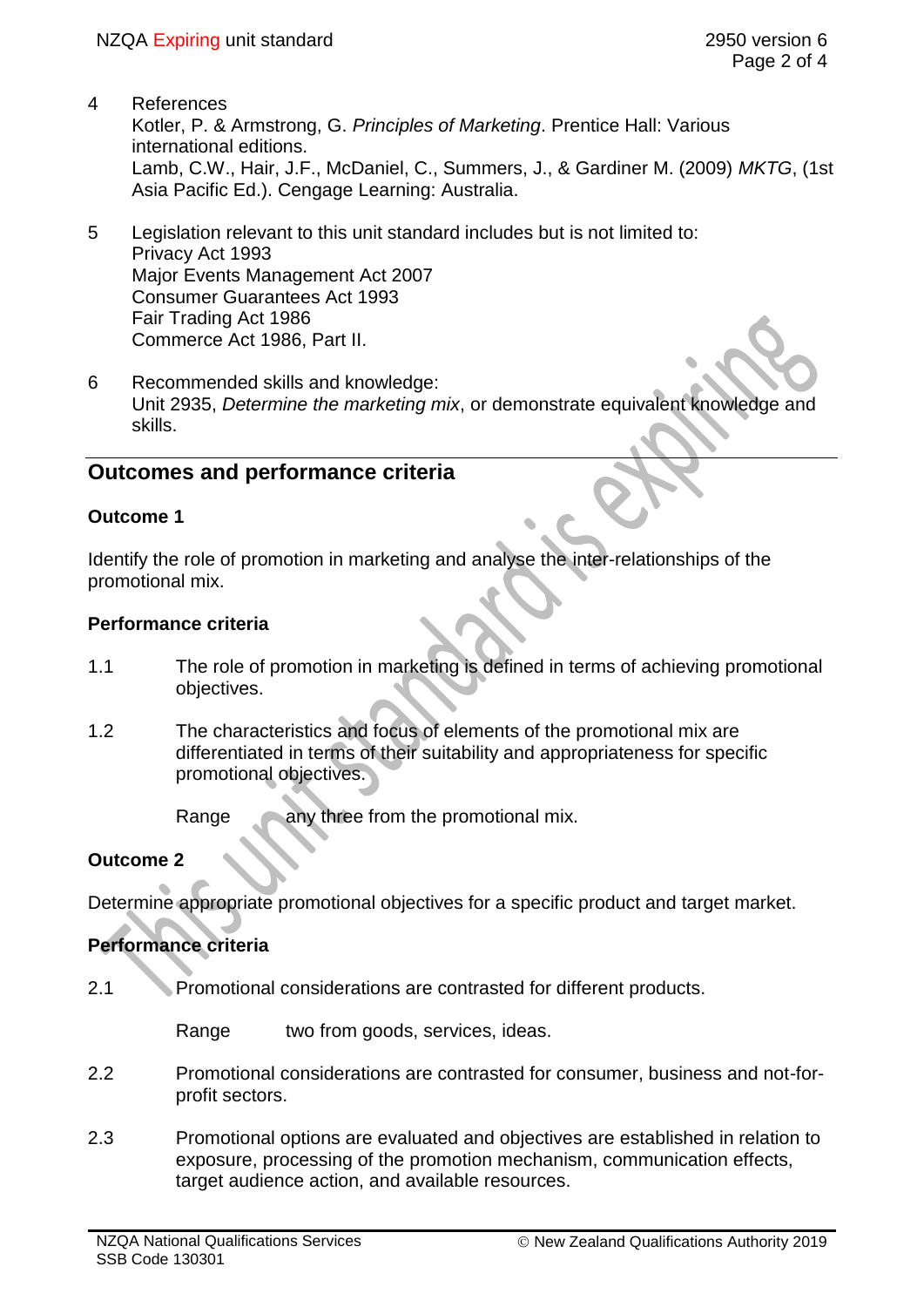2.4 Promotional objectives are assessed in terms of cultural and ethical expectations and acceptance.

## **Outcome 3**

Select appropriate promotional strategies and elements for a specific product, target market, and objectives.

#### **Performance criteria**

- 3.1 The marketing mix is analysed and implications for promotional strategies are identified for a specific product, target market, and objectives.
- 3.2 Promotional elements are balanced and selected to optimise the promotional mix.

Range three from - product factors, budget constraints, customer factors, cultural factors, sales factors, media factors, market expectations

3.3 Promotional mixes for campaigns that meet cultural and ethical expectations and acceptance are analysed and selected for a specific product, target market and objectives.

Range two campaigns.

- 3.4 Creative strategy options are evaluated and selected for a specific product, target market and objectives.
- 3.5 Channel strategy options are evaluated and selected for a specific product, target market and objectives.
- 3.6 Promotional strategies that meet organisational, marketing and promotional objectives are selected for a specific product, target market, and objectives.
- 3.7 Provisions are made to implement, monitor, evaluate and adjust promotional strategies to meet objectives within available resources.

# **Outcome 4**

Coordinate promotional strategies.

### **Performance criteria**

4.1 Promotion resource requirements are agreed, and budgets and targets are established and allocated to components of the promotional mix for specific products.

Range a minimum of two products.

4.2 Advertising, personal selling, sales promotion, public relations and direct marketing strategies are coordinated to maximise promotional impact.